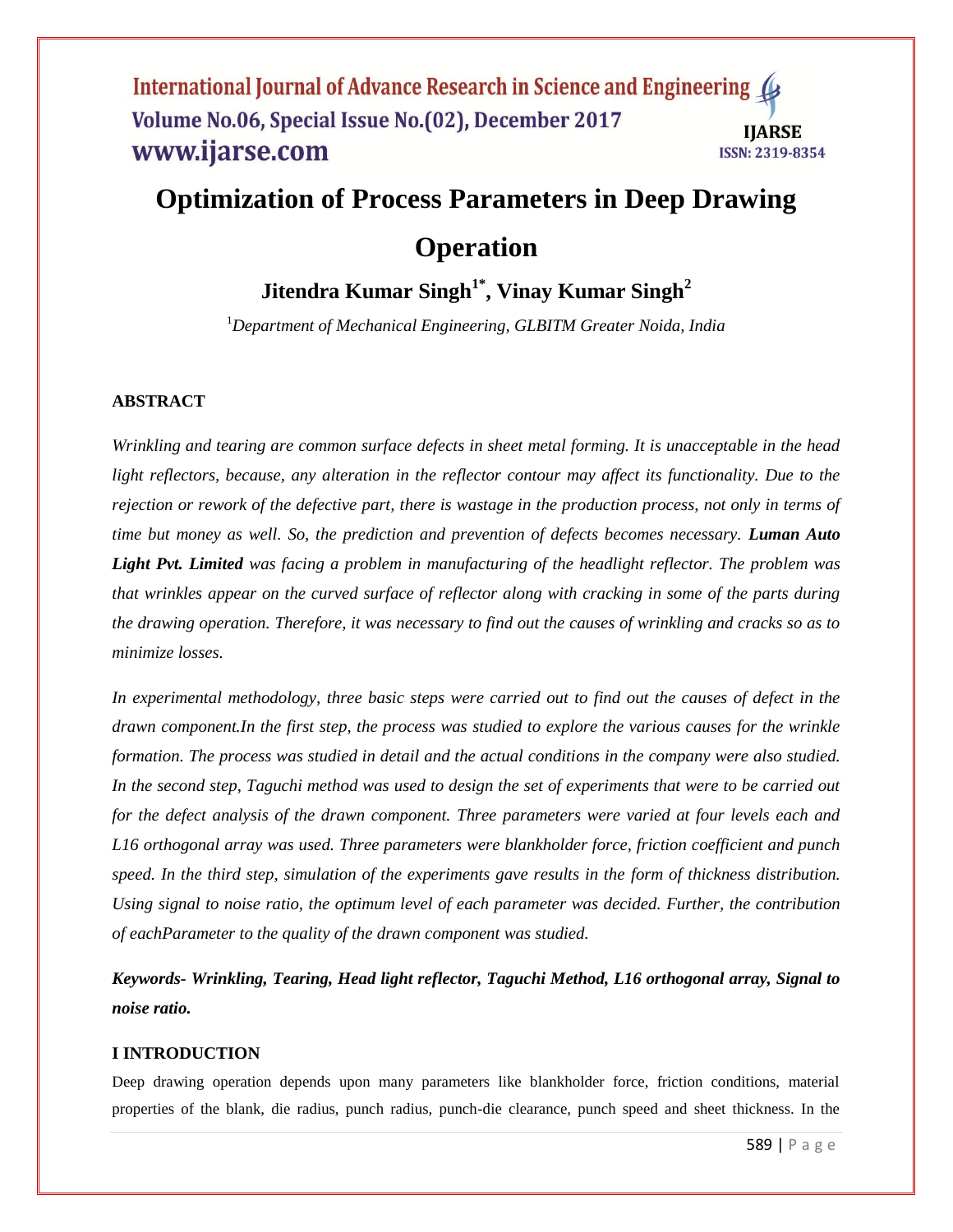present work three dominant parameters that are blankholder force, friction coefficient and punch speed were varied to find out the reasons that caused wrinkling and thinning.

## **II PROBLEM DEFINITION**

Luman Automotive Systems Pvt. Ltd. situated at Udyog Nagar New Delhi is a leading manufacturer of various sheet metal components. The Head Light reflector manufactured by company for Tata 407 vehicle is made by deep drawing operation is having wrinkling and cracking defect.

The part is having the problems of wrinkling and tearing during the drawing operation as shown in Figure2.1.



#### **FIGURE 2.1 Defected Part having (a) Wrinkling and (b) Tearing**

These defected parts cannot be assembled in headlight as it will affect the functionality of headlight reflector.

## **III EXPERIMENTAL METHODOLOGY**

The various parameters that affect the drawing operation like Blankholder force, friction coefficient and punch speed were studied. It was observed that smaller value of blankholder force was responsible for wrinkle formation while the larger value resulted in tearing of sheet. Larger value of friction helps obtaining good drawable height. Smaller value of punch speed helps in drawing of the component by restraining the material flow while larger value could results in to tearing of sheet.

The work piece was a sheet of size 325 mm x 300 mm x 0.75 mm. The material of sheet was IS: 513 DD grade (Deep Draw) Cold Rolled Close Annealed (CRCA) steel.

#### **3.1 Design of Experiments**

In this work, it was planned to study the behaviour of three control factors which were, A (Blankholder force), B (Friction coefficient) and C (Punch Speed). The observations from simulation results were further transformed into signal to noise (S/N) ratio. There are several ratios depending upon objective of optimization of the response. The characteristic with higher value represents better quality drawing **[33].**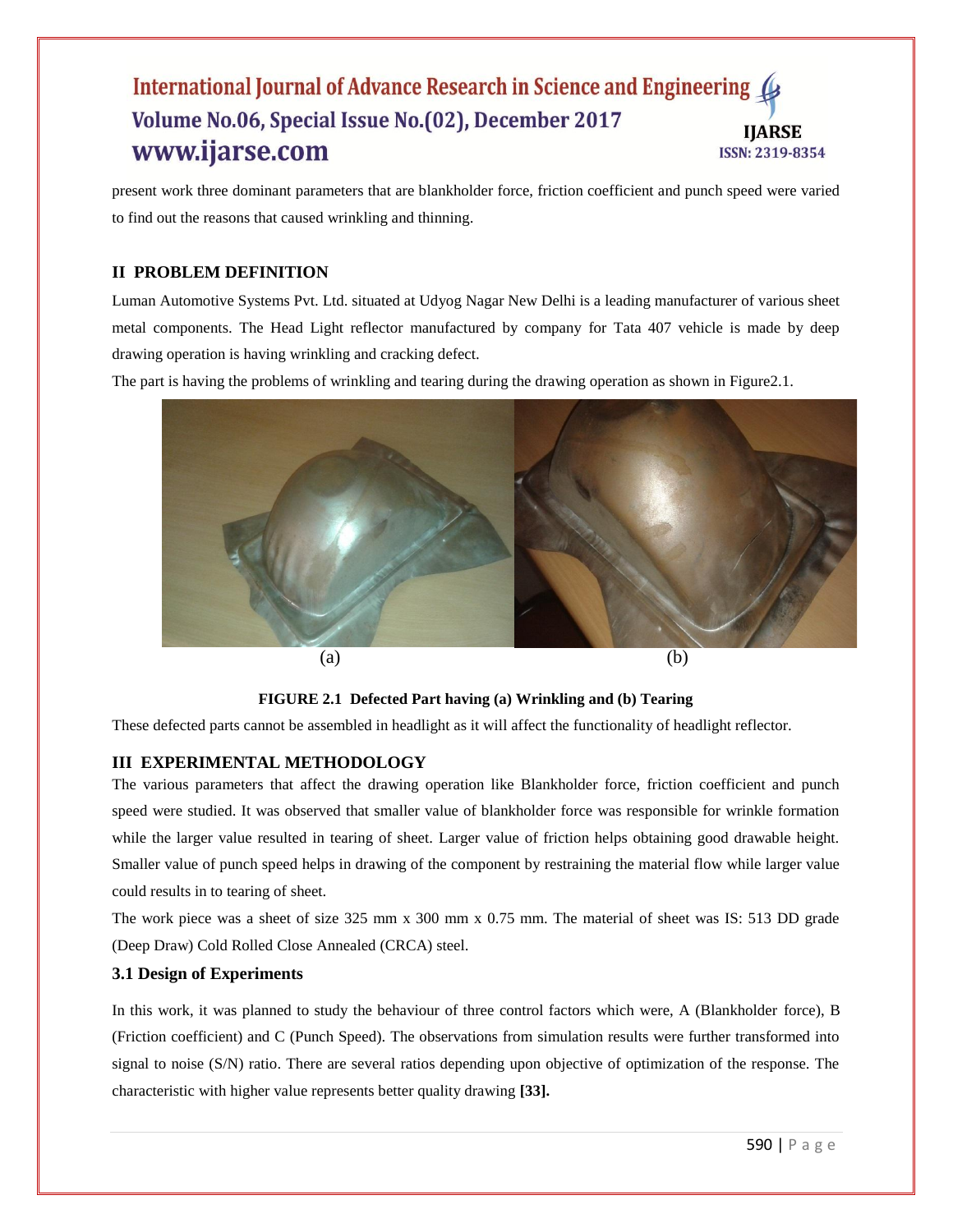| TADLE 3.1 LEVELS OF CONTINUE FACTORS |               |       |       |      |  |  |
|--------------------------------------|---------------|-------|-------|------|--|--|
| <b>DESIGN FACTORS</b>                | <b>LEVELS</b> |       |       |      |  |  |
|                                      |               |       |       |      |  |  |
| A (Blankholder force) (kN)           | 75            | 100   | 125   | 150  |  |  |
| <b>B</b> (Friction Coefficient)      | 0.01          | 0.057 | 0.104 | 0.15 |  |  |
| $C$ (Punch Speed) (mm/s)             | 100           | 150   | 200   | 250  |  |  |

## **TABLE 3.1 LEVELS OF CONTROL FACTORS**

## **3.1.2 Simulation**

The experiments decided by Taguchi approach were simulated in Simufact 11.0.1 application software. A total of 16 experiments were carried out as decided by L16 orthogonal array.

## **IV RESULTS AND DISCUSSIONS**

#### **4.1 Signal-to-Noise Ratio and Response of Process**

One of the quality criteria in sheet metal formed parts is thickness distribution. Failure in deep drawn components generally takes place by thinning; hence, it is desirable to determine the variation of strain in thickness direction during deformation. The objective is to reduce thickness variation in deep drawn part as well as minimize thinning. Therefore, in this study, the response selected from the experiments is thickness distribution. Taguchi"s main idea was to control the noise factors indirectly by examining how they are affected by different settings of control factors. It analyses the combined effects of control and noise factors, and for this purpose, proposed performance criteria known as signal-to-noise ratio (S/N). **[19]:**

| $S/N = 10\log(y_{m}^2/s^2)$       | (4.1) |  |
|-----------------------------------|-------|--|
| $s^2 = \Sigma(y_i - y_m)^2/(n-1)$ | (4.2) |  |
| $y_m = \sum y_i / n$              | (4.3) |  |

Where y is the measured value of thickness, and n is the number of positions for measured values of y.

The S/N ratios were calculated along the profile on the component as shown in Figure 4.1.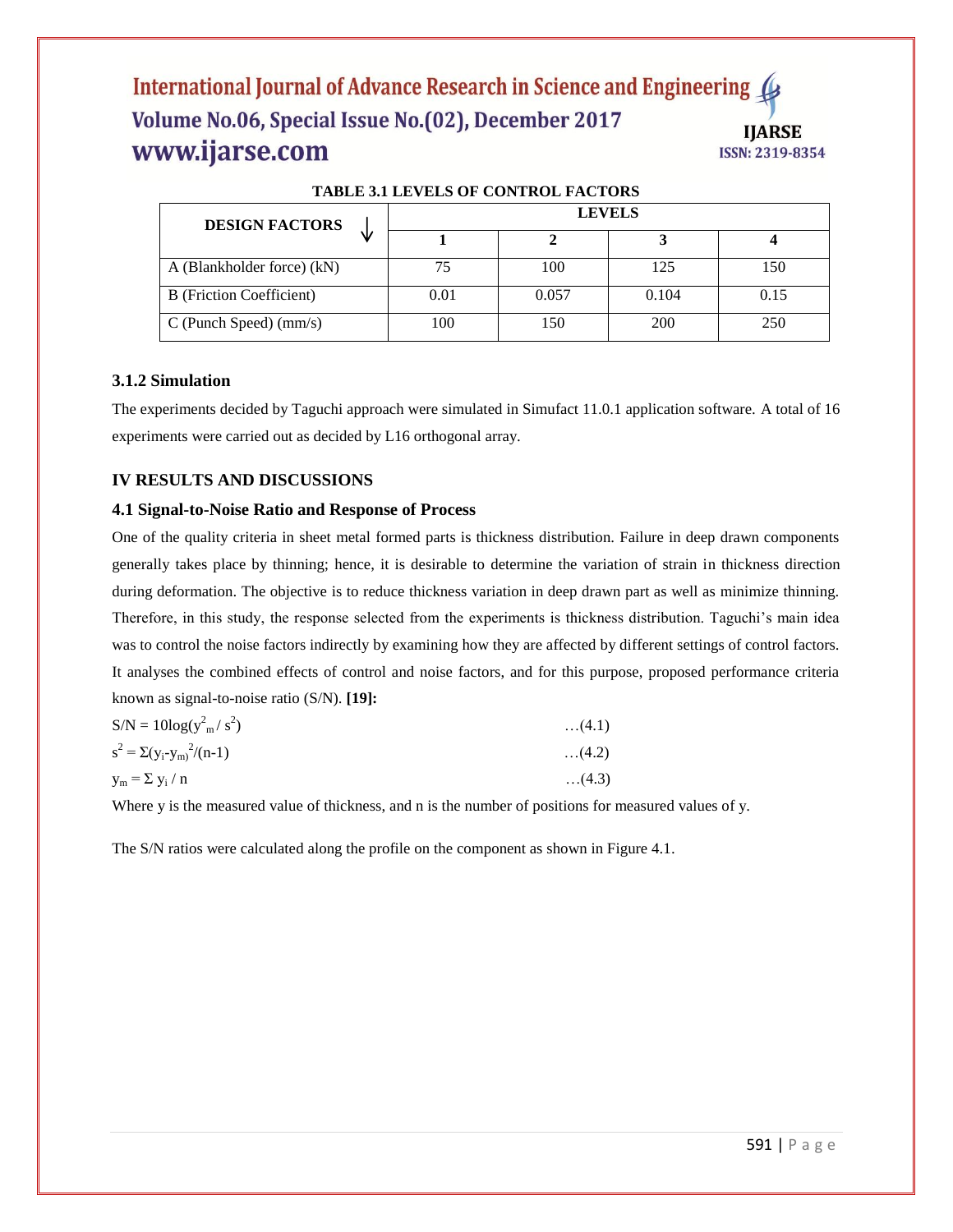

#### **FIGURE 4.1 THICKNESS VALUES TAKEN ON COMPONENT** The S/N Ratio that were calculated from equations 4.1 to 4.3 are given in Table 4.1

| <b>EXPERIMENT NO.</b>    | <b>S/N RATIO</b> | <b>EXPERIMENT NO.</b> | <b>S/N RATIO</b> |
|--------------------------|------------------|-----------------------|------------------|
|                          | 17.377694        | 9                     | 17.405692        |
| $\mathfrak{D}_{1}^{(1)}$ | 17.942578        | 10                    | 17.750066        |
| 3                        | 17.956835        | 11                    | 17.434178        |
| 4                        | 15.198881        | 12                    | 16.229857        |
| $\overline{5}$           | 17.30045         | 13                    | 17.679104        |
| 6                        | 17.609999        | 14                    | 18.216518        |
| 7                        | 17.200994        | 15                    | 17.767581        |
| 8                        | 15.657024        | 16                    | 16.632930        |

## **TABLE 4.1 S/N RATIOS FOR EXPERIMENTS**

The level average and the percent contribution of each parameter were calculated as described below **[19].** The overall mean from which all the variation is calculated is given by

 $SN_m = (1/n) \Sigma (S/N_i)$  ------ (4.4)

Where n is the number of test runs.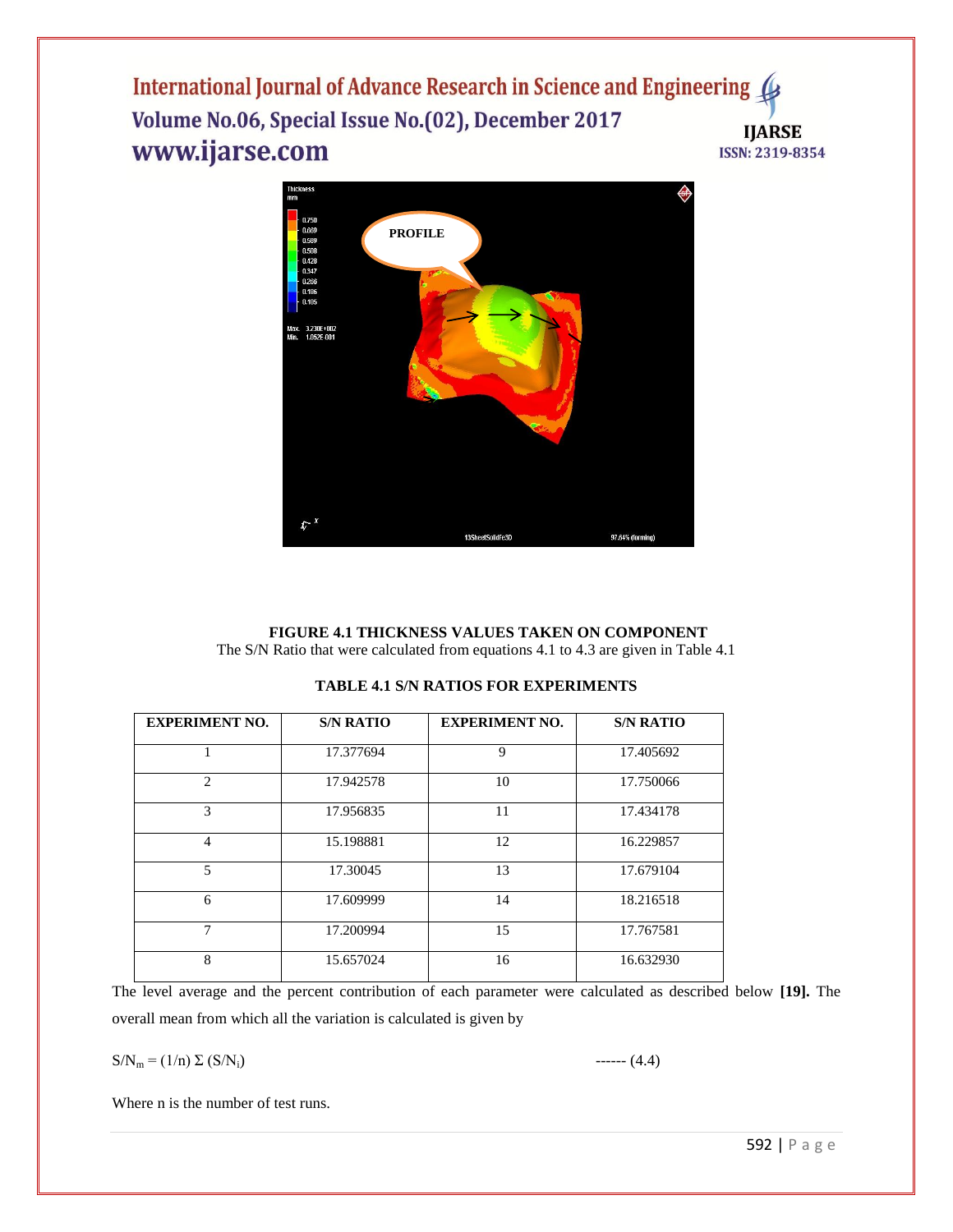The grand total sum of squares (GTSS) is given by

$$
S_T = \Sigma (S/N_i)^2 \dots (4.5)
$$

It can be decomposed in to two parts: the sum of squares due to overall mean and the sum of squares due to variation around overall mean:

$$
S_T = S_m + S_v \qquad \qquad \text{---} \quad (4.6)
$$

The sum of squares due to overall mean is

$$
S_m = n.(S/N_m)^2
$$
 (4.7)

Where n is the number of test runs. The sum of squares due to variation around overall mean is

 $S_v = (1/n) \Sigma (S/N_i-S/N_m)^2$  ------ (4.8)

The  $S_v$  can be further decomposed in to the sums of the squares of the variation induced by individual parameter effects around overall mean. For parameter A, the sum of squares due to variation around overall mean is;

$$
S_{jA} = n_{A1}(S/N_{mA1} - S/N_m)^2 + n_{A2}(S/N_{mA2} - S/N_m)^2 + n_{A3}(S/N_{mA3} - S/N_m)^2 - \dots
$$
 (4.9)

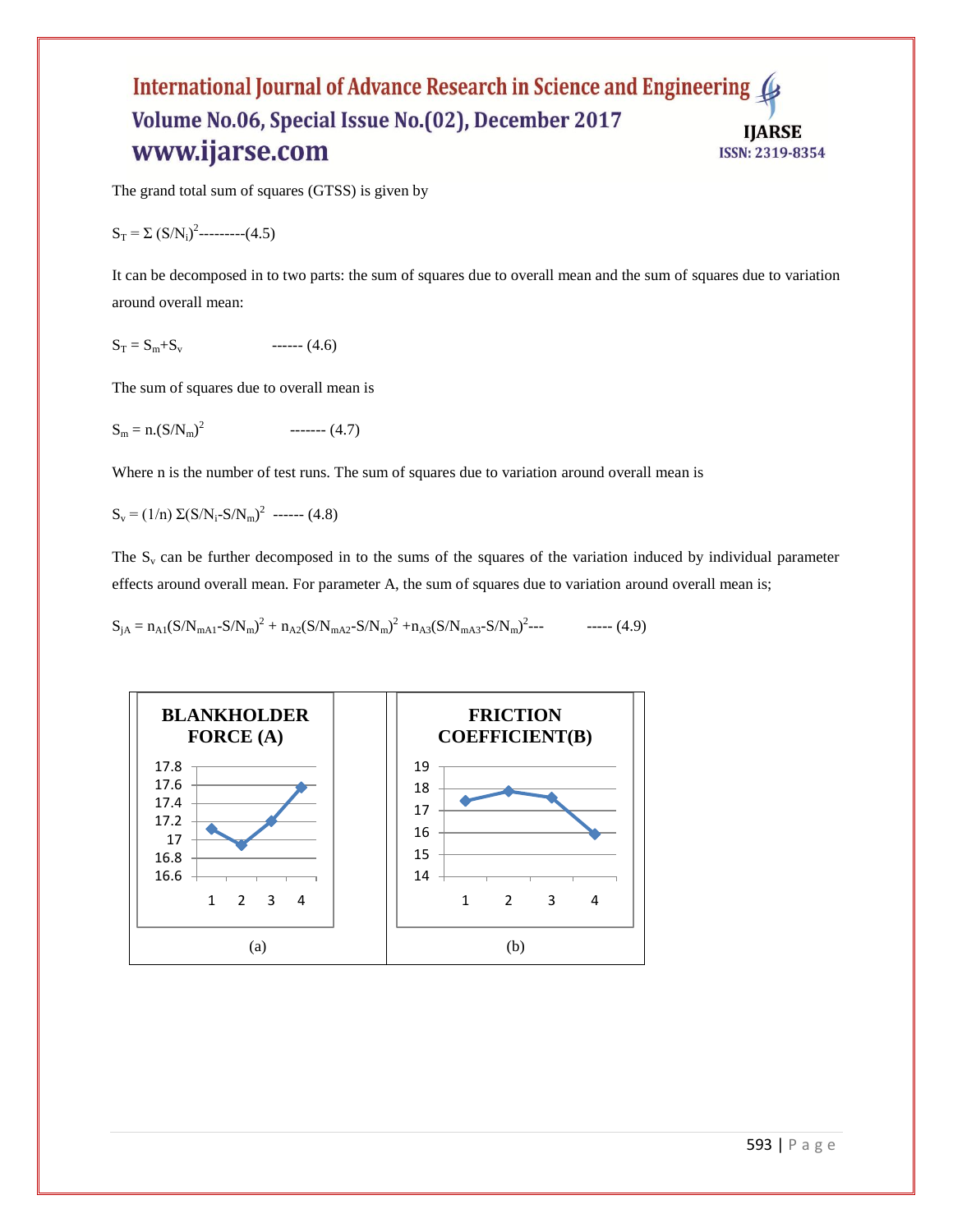

**FIGURE 4.2 PLOTS OF LEVEL AVERAGE VALUES OF THREE PARAMETERS (A) BLANKHOLDER FORCE; (B) FRICTION COEFFICIENT; (C) PUNCH SPEED**

Where  $n_{Ai}$  is the number of tests conducted at level i of parameter A;  $S/N_{mAi}$  is the level average S/N of parameter A at level i.Similarly, the sum of squares due to variation around overall mean is calculated for the remaining two parameters. Then, the contribution of each parameter is calculated:

$$
C_j = S_{jA}/S_v
$$
 --- (4.10)

The mean value of S/N ratio in all experiments is given as 17.210023. The level average response analysis by S/N ratios is shown in Figure 4.2.

For optimum values of the selected parameters, the level that gives the highest S/N ratio was chosen **[19].** Therefore it can be concluded that optimum level for BHF, Friction Coefficient and Punch Speed is 150 kN, 0.057 and 150 mm/s respectively.

Equations 4.8, 4.9 and 4.10 are used to find the values of  $S_v$ ,  $S_j$  and  $C_j$ . The value of  $S_v$  is 10.33837. The calculations of contributions of the parameters are shown in Table 4.3.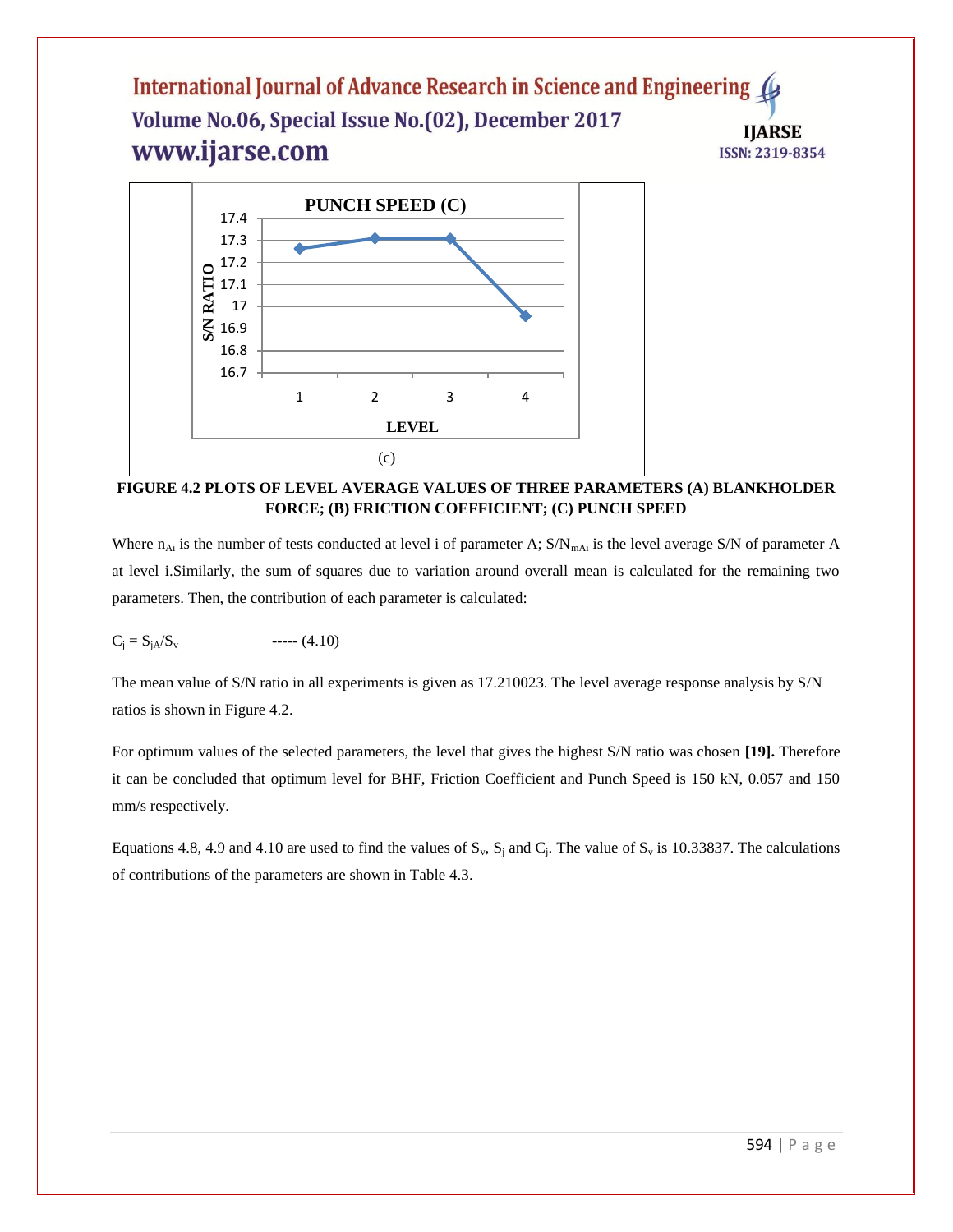| <b>PARAMETER</b>   | <b>LEVEL</b>     | $\text{S/N}_{\text{mn}}$ | $S_j$    | % CONTRIBUTION |
|--------------------|------------------|--------------------------|----------|----------------|
| A(BHF)             | 75 kN            | 17.118997                |          | 8.22524        |
|                    | $100 \text{ kN}$ | 16.942116                | 0.850356 |                |
|                    | 125 kN           | 17.204948                |          |                |
|                    | 150 kN           | 17.574033                |          |                |
|                    |                  |                          |          |                |
|                    | $0.01\,$         | 17.440734                |          | 88.424616      |
| <b>B</b> (FRICTION | 0.057            | 17.879790                | 9.141664 |                |
| COEFFICIENT)       | 0.104            | 17.589897                |          |                |
|                    | 0.15             | 15.929673                |          |                |
|                    |                  |                          |          |                |
| C (PUNCH SPEED)    | $100$ mm/s       | 17.263700                |          |                |
|                    | $150$ mm/s       | 17.310116                | 0.346352 | 3.350160       |
|                    | $200$ mm/s       | 17.309017                |          |                |
|                    | $250$ mm/s       | 16.957261                |          |                |

#### **TABLE 4.3 CONTRIBUTIONS OF PARAMETERS**

It can be observed that the maximum contribution is of Friction coefficient i.e. 88.4%, followed by Blankholder force and Punch Speed.

The Friction Coefficient has maximum effect on quality of drawn component with the percentage of 89%. This is followed by Blankholder force with percentage of 8%. The Punch Speed has lowest contribution with a percentage of 3%.

## **4.2 Simulation of the Drawing Operation Using Optimized Parameters**

The simulation was performed using optimum parameters as defined by Table 4.4. The thickness distribution in simulation as per optimum parameters and existing parameters is shown in Figure 4.3.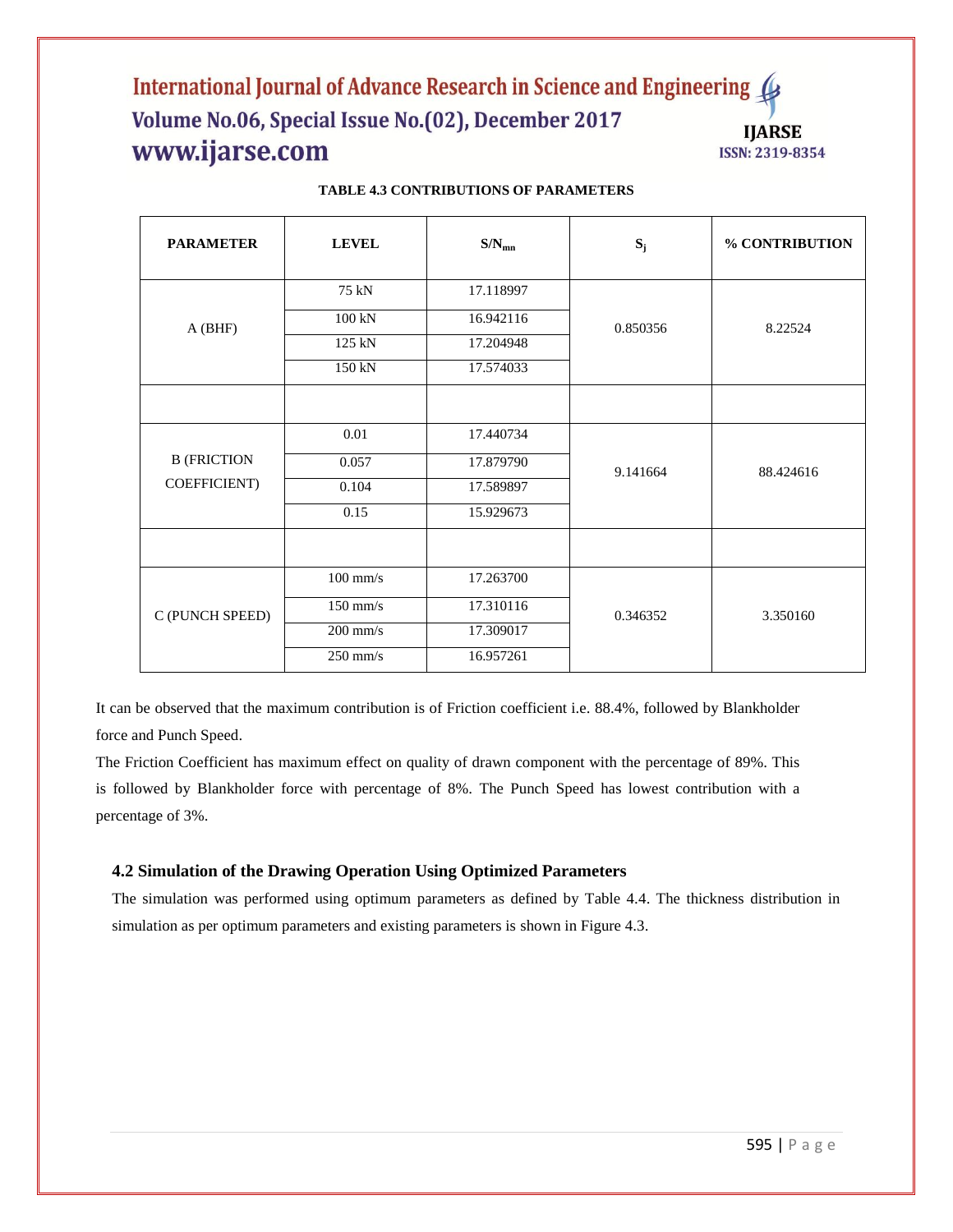



 **FIGURE 4.3 THICKNESS DISTRIBUTION OBTAINED WITH(a) OPTIMISED PARAMETERS AND (b) EXISTING PARAMETERS**

On comparison with actual case it was found that the wrinkled region at curved inclined portion had reduced. It was also observed that, in the wrinkle prone region, the variation in thickness with optimized parameters was 0.65 mm to 0.75 mm, whereas, it was 0.65 mm to 0.85 mm, in case of existing parameters. This indicates an improvement in thickness distribution. So, it was concluded that the wrinkles could be reduced by using optimized parameters. Though, the thinning area around the nose radius increased, but still, the minimum thickness was 0.469 mm, which was more than the actual case where the minimum thickness was 0.293 mm.

## **V .CONCLUSIONS**

Various conclusions were derived from the analysis of the results which are discussed below;

(i) It was observed that the most dominant parameters that affected the drawing operation were blankholder force, friction coefficient and punch speed.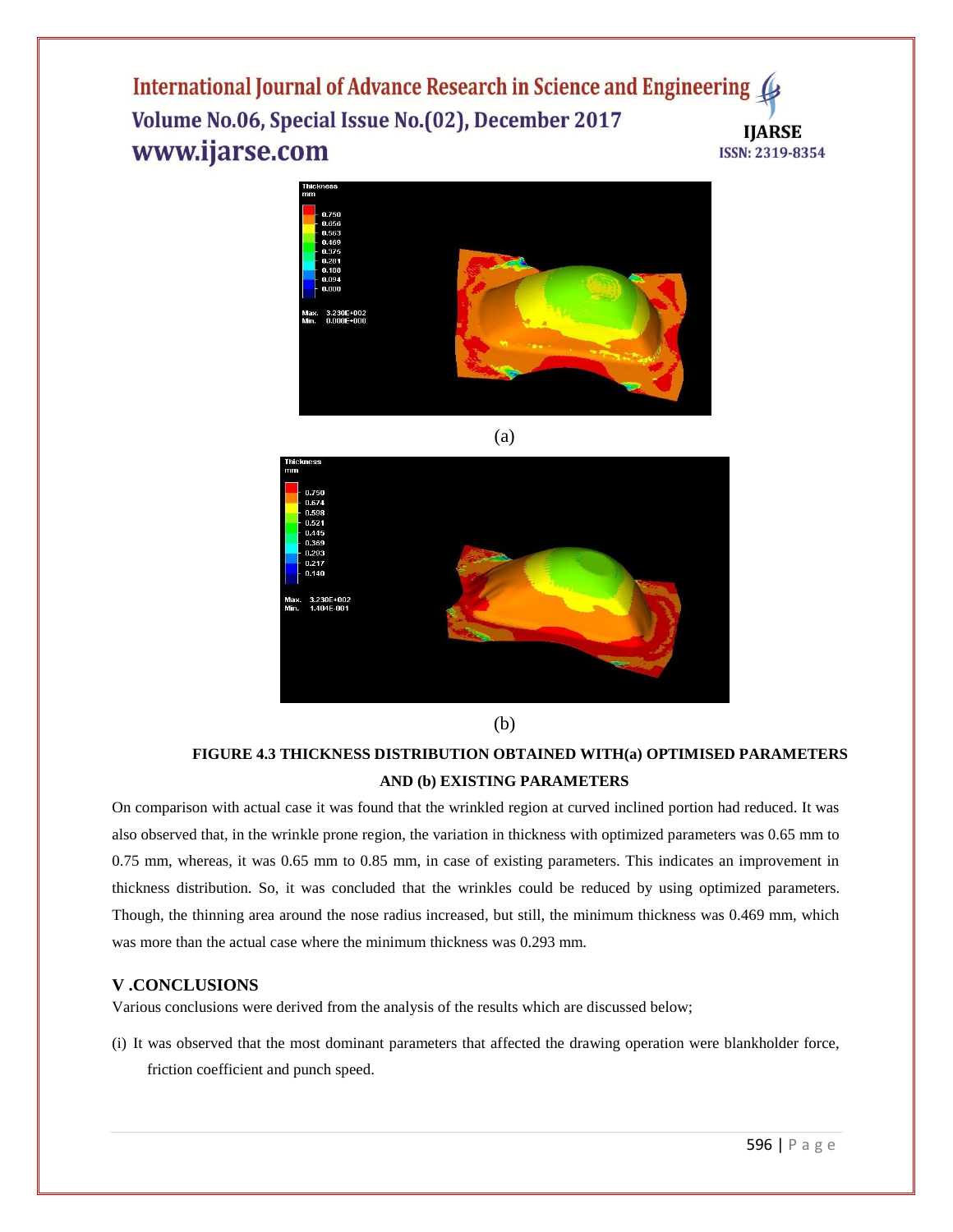- (ii) The friction coefficient contributed 80 % to the quality of drawing operation. The optimized value was 0.057, while, the actual value that was being used was 0.01. So, the larger of friction coefficient could be used so that the material flow can be constrained, because more metal flow into the die cavity results in thickening of sheet and hence, wrinkling.
- (iii) The blankholder force had a contribution of 15%. The actual value was 100 kN, while, the recommended value is 150 kN. This implies that the blankholder value must be increased for the proper metal flow while drawing.
- (iv) The punch speed had a contribution of 5%. The actual value was 200 mm/s and it is to be reduced to 150 mm/s to improve metal deformation rate.

#### **REFERENCES**

- [1]A. Ravi Teja and A. Chennakesava Reddy, "Finnite Element analysis of Single Point incremental Deep Drawing Process for Truncated Pyramidal Cups from AA 1070 Alloy", International Journal of Innovative Science, Engineering and Technology, Vol.3, Issue 6, **June 2016**, pp. 263-268.
- [2] Kanhaiya Saw and Prabhat Kumar, "Effect of Heat Treatment on Deep Drawing of stainless steel 304 Foil of Thickness 0.1 mm", 4<sup>th</sup> International Conference on recent Innovations in Science, Engineering and Management, **2016**, pp. 86-92.
- [3]Tobias Schulze, Jurgen Weber, Knut Grobmann, Lars Penter and ChristerSchenke, "Hydraulic Die Cushions in Deep Drawing Presses-Analysis and Optimization using Coupled Simulation", Proceedings of the ASME / BATH 2015 Symposium on Fluid Power and Motion Control,**2015**, pp. 1-11.
- [4]A.C.S. Reddy, S. Rajesham and P.R. Reddy, "Experimental and Simulation Study on the Warm Deep Drawing of AZ 31 Alloy", Advances in Production Engineering and Management, Vol. 10, **Sep. 2015**, pp. 153-161.
- [5]M.A. Hassan, I.M. Hassab-Allah, L.M.A. Hezam, N.A. Mardi and M. Hamdi, " Deep Drawing of Asymetric Cups Thruogh Conical Die without Blanlkholder", Proceedings of the World Congress on Engineering, Vol.II, **July 2015**, ISBN 978-988.
- [6] Alin Pop, Ion radu and Florin Blaga, "Finite Element Analysis Study on Deep Drawing Speed Punch", Romanian Association of Non Conventional Technologies, **2015**, pp. 46-50.
- **[7]** N. Arab., "Numerical and Experimental Research of Deep Drawing Process", Journal of Solid Mechanics, Vol. 6 **(2014)**, pp. 19-27.
- [8] M. El Sherbiny, H.Zein, M. Abd-Radu and M.ElShazly,"Thinning and Residual Stresses of Sheet Metal in Deep Drawing Process", Material and Design 55(ELSEVIER), **2014**, pp. 869-879.
- [9] Ashwin Kumar Bhaisarer, Abhishek Jain, "Optimization of blank holding Pressure in Deep Drawing process through FEA", International Journal of Engineering Inventions, Volume 3, Issue 4 **(November 2013)**, pp. 61- 66.
- [10] Pop Alin, MihailaIoan, RaduIoan, Blaga Florin, "Parameters Influence on Wrinkling In Deep Drawing Cylindrical Cups", Nonconventional Technologies Review Romania, **Sep. 2013**, pp. 59-63.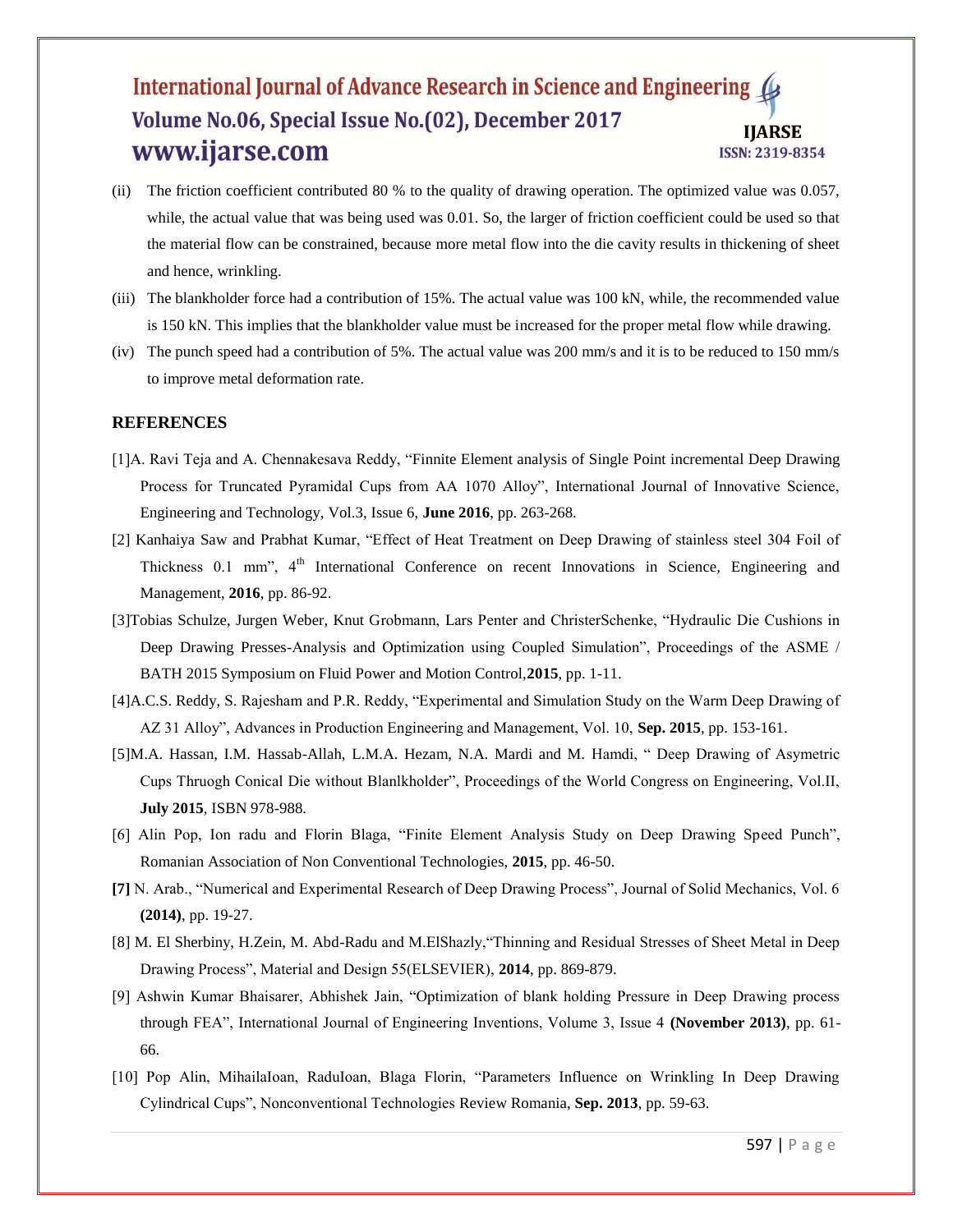- [11]Gyadari Ramesh, Dr.G.Chandra Mohan Reddy, "Analysis of Optimization of Blank Holding Force In Deep Drawing By Using LS DYNA", International Journal of Engineering Research and Applications, Volume 3, Issue 4, **Jul-Aug 2013**, pp.1975-1995.
- [12] Y.N. Dhulugade, P.N. Gore**,** "Design and Development Sheet Metal "Draw" Component Using CAE Technology", International Journal of Emerging Technology and Advanced Engineering, Volume 3, Issue 3, **March 2013**, pp. 30-39.
- [13]R. Uday Kumar**, "**Distribution of Radial Stresses In Deep Drawing Process", International Journal of Emerging Science and Engineering, Vol. 1, Issue 6, **April 2013**, pp. 92-95.
- [14] R. Venkat Reddy, Dr T.A. Janardhan Reddy, Dr G.C.M. Reddy, "Effect of Friction Factor on Wrinkling and Fracture Limits in Deep Drawing Of Cylindrical Cup" International Journal of Engineering Research and Technology, Vol. 6, **2013**, pp. 75-86.
- [15] TahirAltinbalik and Aysun Tonka, "Numerical and Experimental study of Sheet Thickness Variation in Deep Drawing Process", International Journal of Modern Manufacturing Technologies, Vol. 4.,**2012**. pp. 9-16.
- [16] KopanathGowtham, K.V.N.S. Srikanth, K.L.N. Murthy, "Simulation of the effect of Die Radius on Deep Drawing Process", International Journal of Applied Research in mechanical Engineering, Vol. 2, Issue 1, **2012,** pp. 12-17.
- [17] R. Venkat Reddy, Dr T.A. Janardhan Reddy, Dr. G.C.M. Reddy, "Effect of Various Parameters on the Wrinkling In Deep Drawing Cylindrical Cups" International Journal of Engineering Trends and Technology, Volume 3, Issue 1, **2012,** pp. 53-58.
- [18]F. Ayari, E. Bayraktar, "Parametric Finite Elements Analysis for a square cup Deep Drawing Process" Journal of Achievements in Materials and Manufacturing Engineering, Vol. 48, Issue 1, **Sep. 2011,** pp. 64-86.
- [19] S. Raju, G. Ganeshan and R. Karthikeyan, "Influences of Variables in Deep Drawing of AA 6061 Sheet", Transactions of Nonferrous Metal Society, China, **2010,** pp. 1856-1862.
- [20] JohannesnWinklhofer, GernotTrattnig, Christpoh Lind, ChristofSommitsch, HannesFeuerhuber, "Simulation of Aluminium Sheet Metal Deep Drawing at Elevated Temperatures using LS-Dyna", LS-DYNA Forum, Bamberg **2010,** C-III-1 to C-III-8.
- [21] G. Venkateswarlu, M.J. Davidson, G,R,N. Tagore, "Influence of Process Parameters on the Cup Drawing of Aluminium 7075 sheet, "International Journal of Engineering, Science and Technology, Vol.2, No. 11, pp. 41- 49.
- [22] GAO En-zhi, LI Hong-wei, KOU Hong-chao, CHANG Hui, LI Jin-shan, ZHOU Lian,"Influence of material Parameters on Deep Drawing of Thin-Walled Hemispheric Surface Part", Transactions of Nonferrous Metals Society of China 19 **(2009),** pp. 433-437.
- [23]J. Malekani, A. Mostafa Pour, M. Eskandarzade, AbolfazlTotonchi ,"Numerical and Experimental Investigation Die and Blank Holder Shape in Deep Drawing Process", Journal of Applied Sciences 8 (11), **2008,** pp. 2153- 2157.